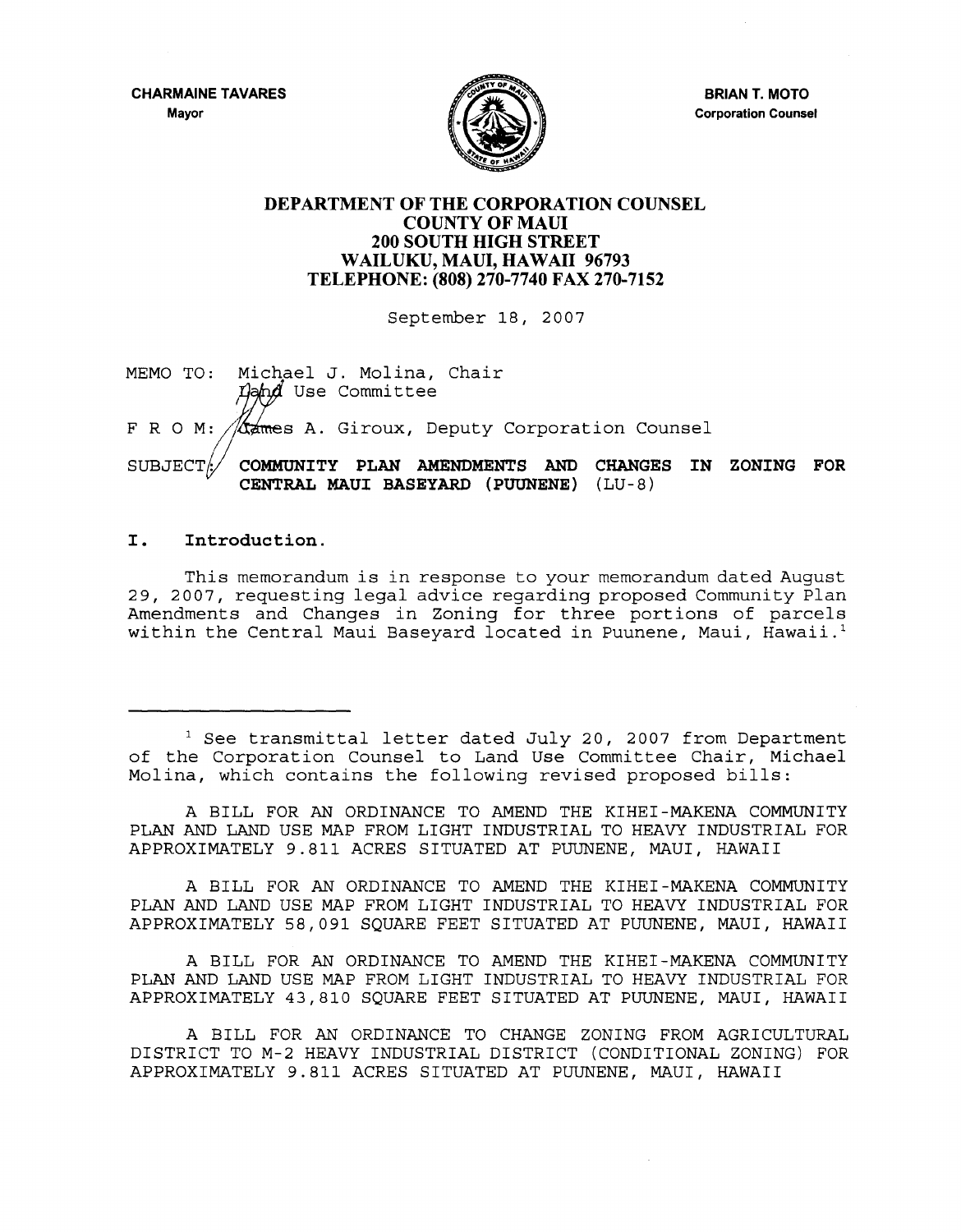Michael J. Molina, Chair September 18, 2007 Page 2

A&B Properties, Inc., is the fee simple owner of all of the subject parcels at the Central Maui Baseyard, and S&F Land Company,<br>Inc., is the master lessee/sublessor of those parcels. A&B Inc., is the master lessee/sublessor of those parcels. Properties, Inc., has authorized S&F Land Company, Inc., to apply for the Community Plan Amendments and Changes in Zoning. <sup>2</sup>

 $\mathcal{L} \mathcal{L} = \mathcal{L} \mathcal{L} + \mathcal{L} \mathcal{L} \mathcal{L}$ 

The subject parcels are existing lots within the Central Maui<br>Basevard. Lot 221 is approximately 1.006 acres. Lot 59 is Lot 221 is approximately 1.006 acres. approximately 1.334 acres. Lot 1C is approximately 9.811 acres. The development is not anticipated to include any dwelling units.<sup>3</sup> No hotel uses are anticipated for the development as such uses are not allowed in the M-2 Heavy Industrial District.

## **II. Question Posed.**

Your memorandum posed the following question:

If a lessee (who is not the landowner) applies for a Change in Zoning from Agricultural District or M-1 Light Industrial District to M-2 Heavy Industrial District and/or a Community Plan Amendment from Light Industrial to Heavy Industrial, would that alone trigger the

A BILL FOR AN ORDINANCE TO CHANGE ZONING FROM M-1 LIGHT INDUSTRIAL DISTRICT TO M-2 HEAVY INDUSTRIAL DISTRICT (CONDITIONAL ZONING) FOR APPROXIMATELY 43,810 SQUARE FEET SITUATED AT PUUNENE, MAUl, HAWAI I

2 See letter dated April 25, 2005 from A&B Properties, Inc.

3 M-2 Heavy Industrial District does not allow any building, structure, or portion thereof to be erected, converted, or moved onto any lot in an M-2 district for dwelling purposes, except living quarters used by watchmen or custodians of industrially used property. (MCC Section 19.26.020). The term "dwelling units" is not defined in MCC Chapter 2.96. MCC Section 19.04.040 defines "dwelling unit" as a room or group of rooms connected together constituting an independent housekeeping unit for family and containing a single kitchen. MCC Section 19.04.040 defines "living quarters" as one or more rooms in a building designed for occupancy by one or more persons for living or sleeping quarters.

A BILL FOR AN ORDINANCE TO CHANGE ZONING FROM M-1 LIGHT INDUSTRIAL DISTRICT TO M-2 HEAVY INDUSTRIAL DISTRICT (CONDITIONAL ZONINGO FOR APPROXIMATELY 58,091 SQUARE FEET SITUATED AT PUUNENE, MAUl, HAWAI I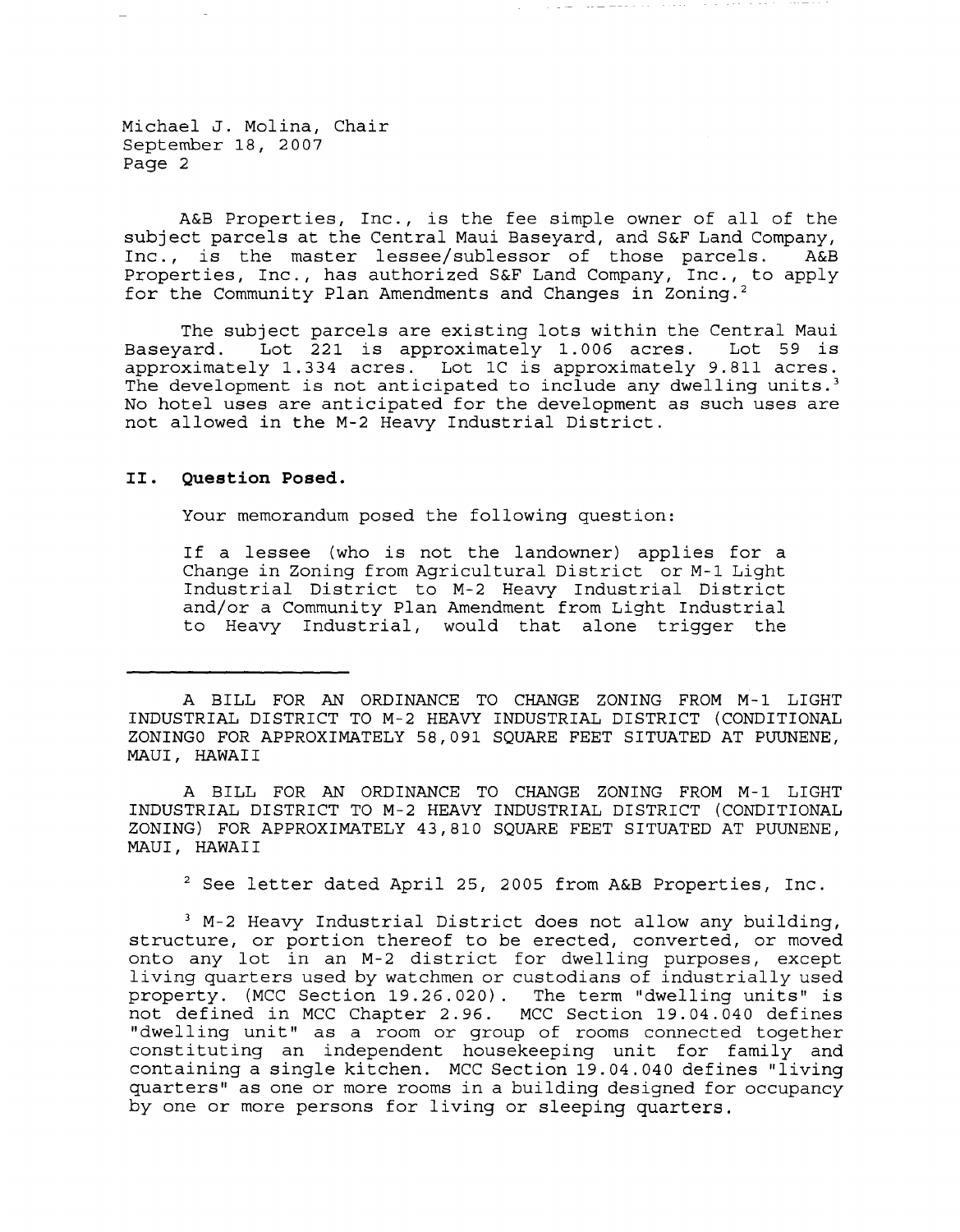Michael J. Molina, Chair September 18, 2007 Page 3

> application of Chapter 2.96, Maui County Code (the Residential Workforce Housing Policy)?

 $\omega$  and  $\omega$  and  $\omega$  and  $\omega$ 

## **III. The Subject Land Use Applications for the Central Maui Baseyard Do Not Trigger the Application of Chapter 2.96, Maui County Code (Residential Workforce Housing Policy) .**

Section 2.96.030 (A), Maui County Code, states in relevant part:

A. Any development, including the subdivision of land and/or the construction of single-family dwelling units, two-family dwelling units, multifamily dwelling units, or hotels, as defined in section 19.04.040 of this code, whether constructed at one time or over several years, shall be subject to this chapter upon final subdivision or building permit approval, whichever is applicable and occurs first, if it will result in the creation of the following:

1. Five or more dwelling units, excluding farm labor dwellings or a second farm dwelling, as defined in section 19.04.040 of this code; provided that, such farm labor dwelling or farm dwelling is in full compliance with chapter 205, Hawaii Revised Statutes, and is not part of a condominium property regime, as set forth in chapter 514A, Hawaii Revised Statutes;

2. Five or more new lots;<br>3. A combination of dwell

3. A combination of dwelling units and new lots totaling five or more;

4. Three or more lodging, dwelling, or time share units in a hotel;<br>5. A conversion

A conversion of one or more hotel units to dwelling units or time share units; or

Any hotel redevelopment or renovation project that increases the number of lodging or dwelling units in a hotel.

The Central Maui Baseyard development, as represented by the applicant, S&F Land Company, Inc., will not result in any of the six actions listed in Section 2.96.030(A), Maui County Code.